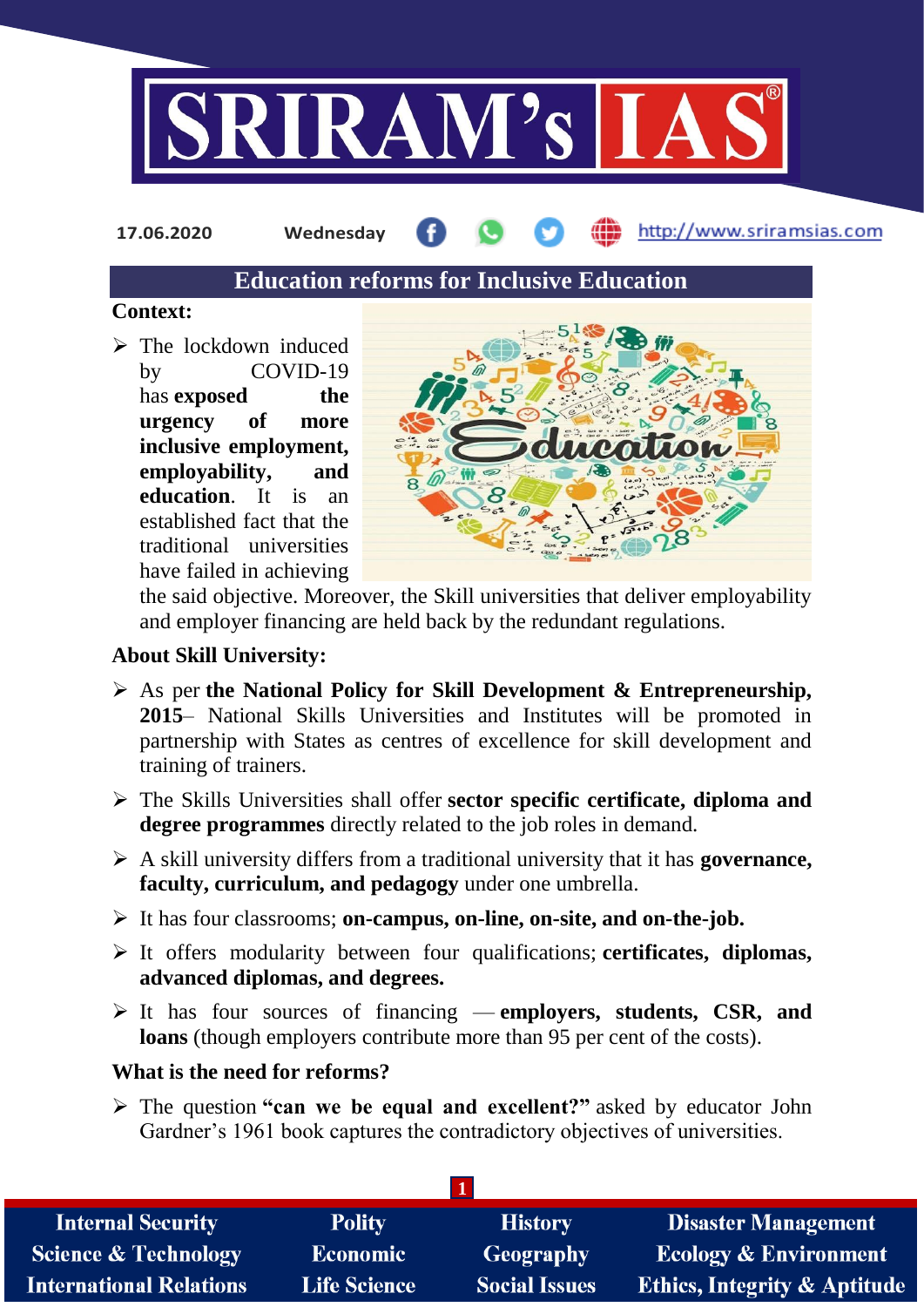

#### http://www.sriramsias.com **17.06.2020 Wednesday**

- The education system needs to provide **both equality and excellence**.
- The differential lockdown outcomes for skilled and unskilled workers **highlight our university system's pre-existing conditions** broken employability promises, poor employer connectivity, and poor return on private investment that frustrate parents and students.
- $\triangleright$  This raises a question that why can't our universities be 1/4th college, 1/4th ITI, 1/4th apprenticeship, and 1/4th employment exchange.
- A majority of the contemporary institutions of higher learning are **quite disconnected with the requirements of employers.**
- Skill oriented courses available in the country on **the average, have low credibility and acceptability with the employers**, low aspirational value and are perceived as options of last resort.

### **What are the limitations of Universities?**

### **Educated Unemployment:**

- The **world has produced more graduates in the last 35 years** than the 700 years before.
- $\triangleright$  The graduates now include 60 per cent of Korea's taxi drivers, 31 per cent of US retail check-out clerks, and **15 per cent of India's high-end security guards.**
- **Mushrooming education centres and the skill gap** has led to the situation where degree holders can be seen in low end jobs to earn a living.

### **Education Debt:**

- $\triangleright$  More than 50 per cent of \$1.5 trillion in student debt was expected to default even before the COVID pandemic.
- Indian bank **education loans have high NPAs.**

### **Lack of inclusive character:**

- The system works for **privileged students studying full-time**, but today's students are likely to be **female, poor, older, rural, or studying part-time**.
- The lack of inclusivity of education and the **differentiated education outcomes** has failed the purpose of education.

| <b>Internal Security</b>        | <b>Polity</b>       | <b>History</b>       | <b>Disaster Management</b>              |  |  |  |
|---------------------------------|---------------------|----------------------|-----------------------------------------|--|--|--|
| <b>Science &amp; Technology</b> | <b>Economic</b>     | <b>Geography</b>     | <b>Ecology &amp; Environment</b>        |  |  |  |
| <b>International Relations</b>  | <b>Life Science</b> | <b>Social Issues</b> | <b>Ethics, Integrity &amp; Aptitude</b> |  |  |  |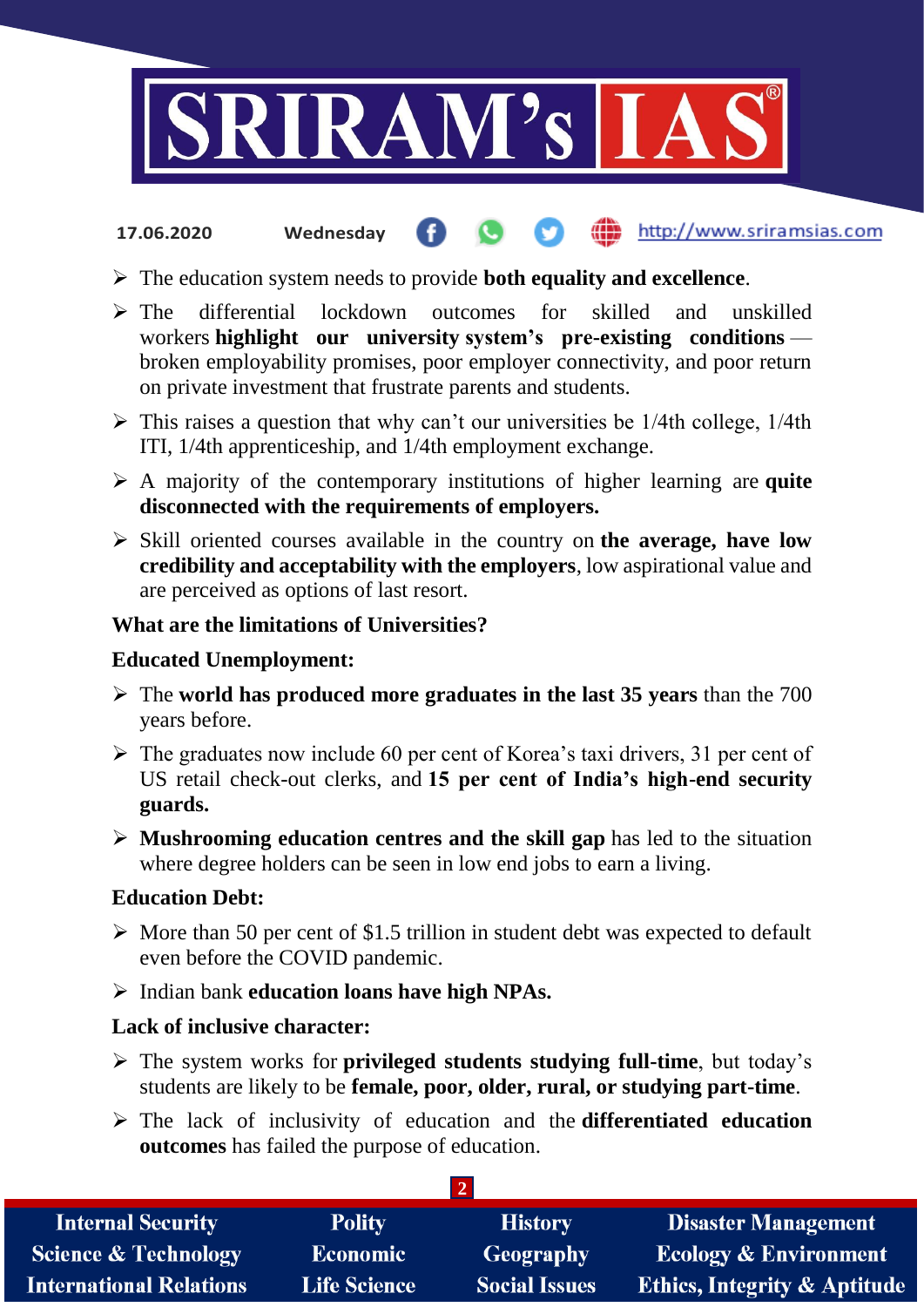

#### http://www.sriramsias.com **17.06.2020 Wednesday**

### **Learning outcomes:**

- The learning outcomes of **higher education are unmatched with the skills required in the modern technological era.**
- $\triangleright$  The rote model of learning can't suffice the requirements of the 21st-century.

### **Way Forward:**

 Skill universities are a **scalable, sustainable, and affordable vehicle** to massify higher education by innovations in finance but they need a regulatory change.

### **University Grant Commission regulations:**

- **The UGC Act of 1956 needs rewriting to equalise four classrooms** (online, on-site, on-campus, and on-job) and **to recognise apprenticeship linked degree programmes**.
- The **UGC Teacher Regulations of 2018 need rewriting** to redefine the qualifications, roles and numbers of teachers required, and to recognise industry experience as a teaching qualification.
- The **UGC Online Regulations 2018 need to be rewritten** to allow innovation, flexibility, credit frameworks, and relevance in online curriculums and to allow universities to work with any technology platforms.

### **NAAC IQAC Regulations:**

The NAAC-IQAC (National Assessment and Accreditation Council-Internal Quality Assurance Cell Regulations) need rewriting:

- To **include work-based learning** and work integrated learning.
- To **include life skills** and proctored/evaluated internships.
- To **Integrate online learning** with university programmes.
- To **recognise teachers with industry experience**, and include industry-based research, criteria.
- To include **industry workplaces** and online classrooms as campus extensions.
- To **incorporate apprenticeships**.

| <b>Internal Security</b>        | <b>Polity</b>       | <b>History</b>       | <b>Disaster Management</b>              |  |  |
|---------------------------------|---------------------|----------------------|-----------------------------------------|--|--|
| <b>Science &amp; Technology</b> | <b>Economic</b>     | <b>Geography</b>     | <b>Ecology &amp; Environment</b>        |  |  |
| <b>International Relations</b>  | <b>Life Science</b> | <b>Social Issues</b> | <b>Ethics, Integrity &amp; Aptitude</b> |  |  |